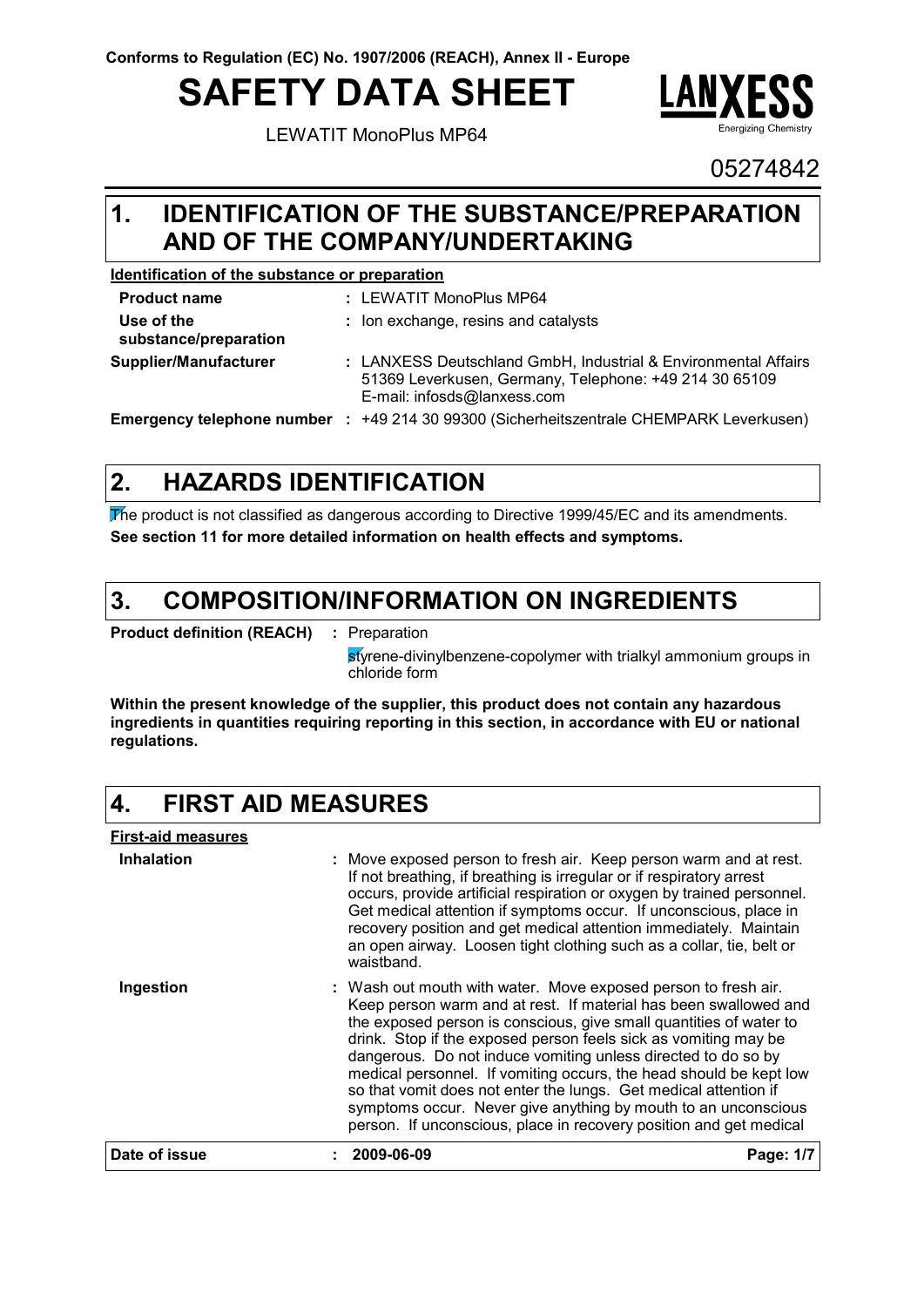|                     | attention immediately. Maintain an open airway. Loosen tight<br>clothing such as a collar, tie, belt or waistband.                                                                                                                        |
|---------------------|-------------------------------------------------------------------------------------------------------------------------------------------------------------------------------------------------------------------------------------------|
| <b>Skin contact</b> | : Flush contaminated skin with plenty of water. Remove<br>contaminated clothing and shoes. Get medical attention if<br>symptoms occur. Wash clothing before reuse. Clean shoes<br>thoroughly before reuse.                                |
| Eye contact         | : Immediately flush eyes with plenty of water, occasionally lifting the<br>upper and lower eyelids. Check for and remove any contact lenses.<br>Continue to rinse for at least 10 minutes. Get medical attention if<br>irritation occurs. |

**See section 11 for more detailed information on health effects and symptoms.**

### **5. FIRE-FIGHTING MEASURES**

| <b>Extinguishing media</b>                               |                                                                                                                                                                                                   |
|----------------------------------------------------------|---------------------------------------------------------------------------------------------------------------------------------------------------------------------------------------------------|
| <b>Suitable</b>                                          | : In case of fire, use water spray (fog), foam, dry chemical or $CO2$ .                                                                                                                           |
| Not suitable                                             | : None known.                                                                                                                                                                                     |
| Special exposure hazards                                 | : No specific fire or explosion hazard.                                                                                                                                                           |
|                                                          | Promptly isolate the scene by removing all persons from the vicinity<br>of the incident if there is a fire. No action shall be taken involving<br>any personal risk or without suitable training. |
| <b>Hazardous combustion</b><br>products                  | : No specific data.                                                                                                                                                                               |
| <b>Special protective</b><br>equipment for fire-fighters | : Fire-fighters should wear appropriate protective equipment and self-<br>contained breathing apparatus (SCBA) with a full face-piece<br>operated in positive pressure mode.                      |

# **6. ACCIDENTAL RELEASE MEASURES**

| <b>Personal precautions</b>        | : No action shall be taken involving any personal risk or without<br>suitable training. Keep unnecessary and unprotected personnel<br>from entering. Provide adequate ventilation. Put on appropriate<br>personal protective equipment (see section 8). Hazard of slipping on<br>spilt product.                                                         |
|------------------------------------|---------------------------------------------------------------------------------------------------------------------------------------------------------------------------------------------------------------------------------------------------------------------------------------------------------------------------------------------------------|
| <b>Environmental precautions :</b> | Avoid dispersal of spilt material and runoff and contact with soil,<br>waterways, drains and sewers. Inform the relevant authorities if the<br>product has caused environmental pollution (sewers, waterways, soil<br>or air).                                                                                                                          |
| Large spill                        | : Move containers from spill area. Prevent entry into sewers, water<br>courses, basements or confined areas. Vacuum or sweep up<br>material and place in a designated, labelled waste container.<br>Dispose of via a licensed waste disposal contractor. Note: see<br>section 1 for emergency contact information and section 13 for<br>waste disposal. |
| <b>Small spill</b>                 | : Move containers from spill area. Vacuum or sweep up material and<br>place in a designated, labelled waste container. Dispose of via a<br>licensed waste disposal contractor.                                                                                                                                                                          |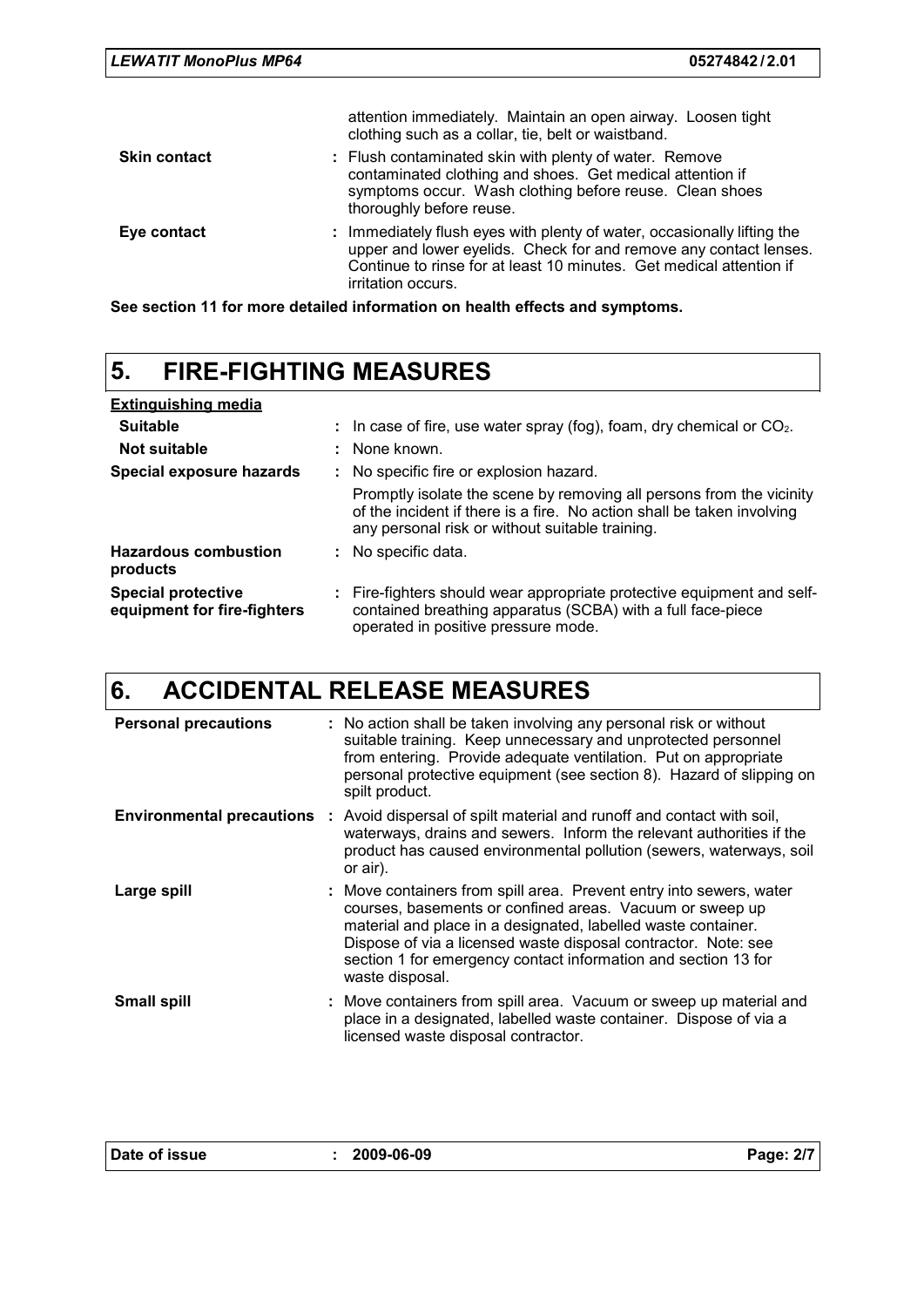# **7. HANDLING AND STORAGE**

| <b>Handling</b>            | : Put on appropriate personal protective equipment (see section 8).<br>Eating, drinking and smoking should be prohibited in areas where<br>this material is handled, stored and processed. Workers should<br>wash hands and face before eating, drinking and smoking. Do not<br>ingest. Avoid contact with eyes, skin and clothing. Keep in the<br>original container or an approved alternative made from a<br>compatible material, kept tightly closed when not in use. Empty<br>containers retain product residue and can be hazardous.                                                              |
|----------------------------|---------------------------------------------------------------------------------------------------------------------------------------------------------------------------------------------------------------------------------------------------------------------------------------------------------------------------------------------------------------------------------------------------------------------------------------------------------------------------------------------------------------------------------------------------------------------------------------------------------|
| <b>Storage</b>             | : Store between the following temperatures: -20 to $40^{\circ}$ C (-4 to<br>104°F). Store in accordance with local regulations. Store in original<br>container protected from direct sunlight in a dry, cool and well-<br>ventilated area, away from incompatible materials (see section 10)<br>and food and drink. Keep container tightly closed and sealed until<br>ready for use. Containers that have been opened must be carefully<br>resealed and kept upright to prevent leakage. Do not store in<br>unlabelled containers. Use appropriate containment to avoid<br>environmental contamination. |
| <b>Packaging materials</b> |                                                                                                                                                                                                                                                                                                                                                                                                                                                                                                                                                                                                         |
| <b>Recommended</b>         | : Use original container.                                                                                                                                                                                                                                                                                                                                                                                                                                                                                                                                                                               |
| <b>Remarks</b>             | : Take precautionary measures against electrostatic discharges. Do<br>not allow to dry out.                                                                                                                                                                                                                                                                                                                                                                                                                                                                                                             |

# **8. EXPOSURE CONTROLS/PERSONAL PROTECTION**

| <b>Exposure limit values</b>                | : Not available.                                                                                                                                                                                                                                                                                                                                                                                                                                                                                                                |
|---------------------------------------------|---------------------------------------------------------------------------------------------------------------------------------------------------------------------------------------------------------------------------------------------------------------------------------------------------------------------------------------------------------------------------------------------------------------------------------------------------------------------------------------------------------------------------------|
| <b>Recommended monitoring</b><br>procedures | : If this product contains ingredients with exposure limits, personal,<br>workplace atmosphere or biological monitoring may be required to<br>determine the effectiveness of the ventilation or other control<br>measures and/or the necessity to use respiratory protective<br>equipment. Reference should be made to European Standard EN<br>689 for methods for the assessment of exposure by inhalation to<br>chemical agents and national guidance documents for methods for<br>the determination of hazardous substances. |
| <b>Risk management measures</b>             |                                                                                                                                                                                                                                                                                                                                                                                                                                                                                                                                 |
| Occupational exposure controls              |                                                                                                                                                                                                                                                                                                                                                                                                                                                                                                                                 |
| <b>Technical measures</b>                   | : If this product contains ingredients with exposure limits, use process<br>enclosures, local exhaust ventilation or other engineering controls to<br>keep worker exposure below any recommended or statutory limits.                                                                                                                                                                                                                                                                                                           |
| <b>Personal protection measures</b>         |                                                                                                                                                                                                                                                                                                                                                                                                                                                                                                                                 |
| <b>Respiratory protection</b>               | : Use a properly fitted, air-purifying or air-fed respirator complying<br>with an approved standard if a risk assessment indicates this is<br>necessary. Respirator selection must be based on known or<br>anticipated exposure levels, the hazards of the product and the safe<br>working limits of the selected respirator.                                                                                                                                                                                                   |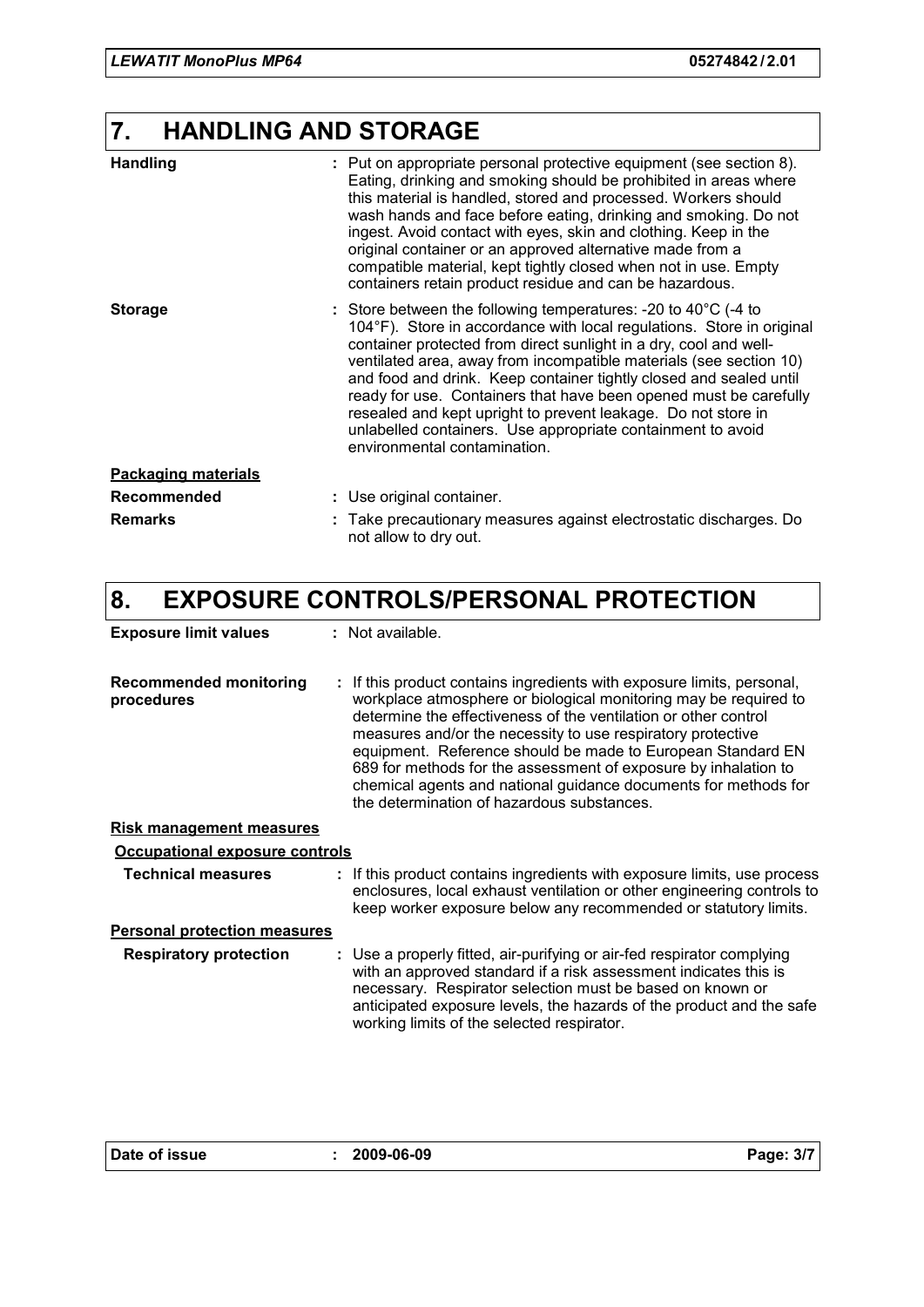| <b>Hand protection</b>                 | : Chemical-resistant, impervious gloves complying with an approved<br>standard should be worn at all times when handling chemical<br>products if a risk assessment indicates this is necessary. After<br>contamination with product change the gloves immediately and<br>dispose of them according to relevant national and local regulations<br><1 hours (breakthrough time): PVC, nitrile rubber, Polychloroprene |  |
|----------------------------------------|---------------------------------------------------------------------------------------------------------------------------------------------------------------------------------------------------------------------------------------------------------------------------------------------------------------------------------------------------------------------------------------------------------------------|--|
| Eye protection                         | : Safety eyewear complying with an approved standard should be<br>used when a risk assessment indicates this is necessary to avoid<br>exposure to liquid splashes, mists, gases or dusts.<br>Recommended: safety glasses with side-shields                                                                                                                                                                          |  |
| <b>Skin protection</b>                 | : Personal protective equipment for the body should be selected<br>based on the task being performed and the risks involved and<br>should be approved by a specialist before handling this product.                                                                                                                                                                                                                 |  |
| <b>Hygiene measures</b>                | : Wash hands, forearms and face thoroughly after handling chemical<br>products, before eating, smoking and using the lavatory and at the<br>end of the working period. Appropriate techniques should be used<br>to remove potentially contaminated clothing. Wash contaminated<br>clothing before reusing. Ensure that eyewash stations and safety<br>showers are close to the workstation location.                |  |
| <b>Environmental exposure controls</b> |                                                                                                                                                                                                                                                                                                                                                                                                                     |  |
| <b>Technical measures</b>              | : Emissions from ventilation or work process equipment should be<br>checked to ensure they comply with the requirements of<br>environmental protection legislation. In some cases, fume                                                                                                                                                                                                                             |  |

scrubbers, filters or engineering modifications to the process equipment will be necessary to reduce emissions to acceptable

### **PHYSICAL AND CHEMICAL PROPERTIES 9.**

levels.

| <b>General information</b>                             |                                                    |
|--------------------------------------------------------|----------------------------------------------------|
| Appearance                                             |                                                    |
| <b>Physical state</b>                                  | : Solid. [beads]                                   |
| Colour                                                 | : Beige opaque                                     |
| Odour                                                  | $:$ Amine-like.                                    |
| Important health, safety and environmental information |                                                    |
| рH                                                     | : <9 [Conc. (% w/w): $10\%$ ]                      |
| <b>Density</b>                                         | : 1.04 kg/L (20 $^{\circ}$ C)                      |
| <b>Bulk density</b>                                    | : 600 to 700 kg/m <sup>3</sup>                     |
| <b>Solubility</b>                                      | : Insoluble in the following materials: cold water |
| Ignition temperature:                                  | $: >250^{\circ}$ C                                 |

## **10. STABILITY AND REACTIVITY**

| <b>Stability</b><br><b>Possibility of hazardous</b><br>reactions | : The product is stable.<br>: <i>Under normal conditions of storage and use</i> , hazardous reactions<br>will not occur.                                                                                                          |           |  |  |
|------------------------------------------------------------------|-----------------------------------------------------------------------------------------------------------------------------------------------------------------------------------------------------------------------------------|-----------|--|--|
| <b>Conditions to avoid</b>                                       | : The product is self-ignitable. As long as the packaging size does not<br>exceed 3 m <sup>3</sup> , the product is not subject to Transport Class 4.2.<br>Contact with strong oxidising agents may cause hazardous<br>reactions. |           |  |  |
| Date of issue                                                    | 2009-06-09                                                                                                                                                                                                                        | Page: 4/7 |  |  |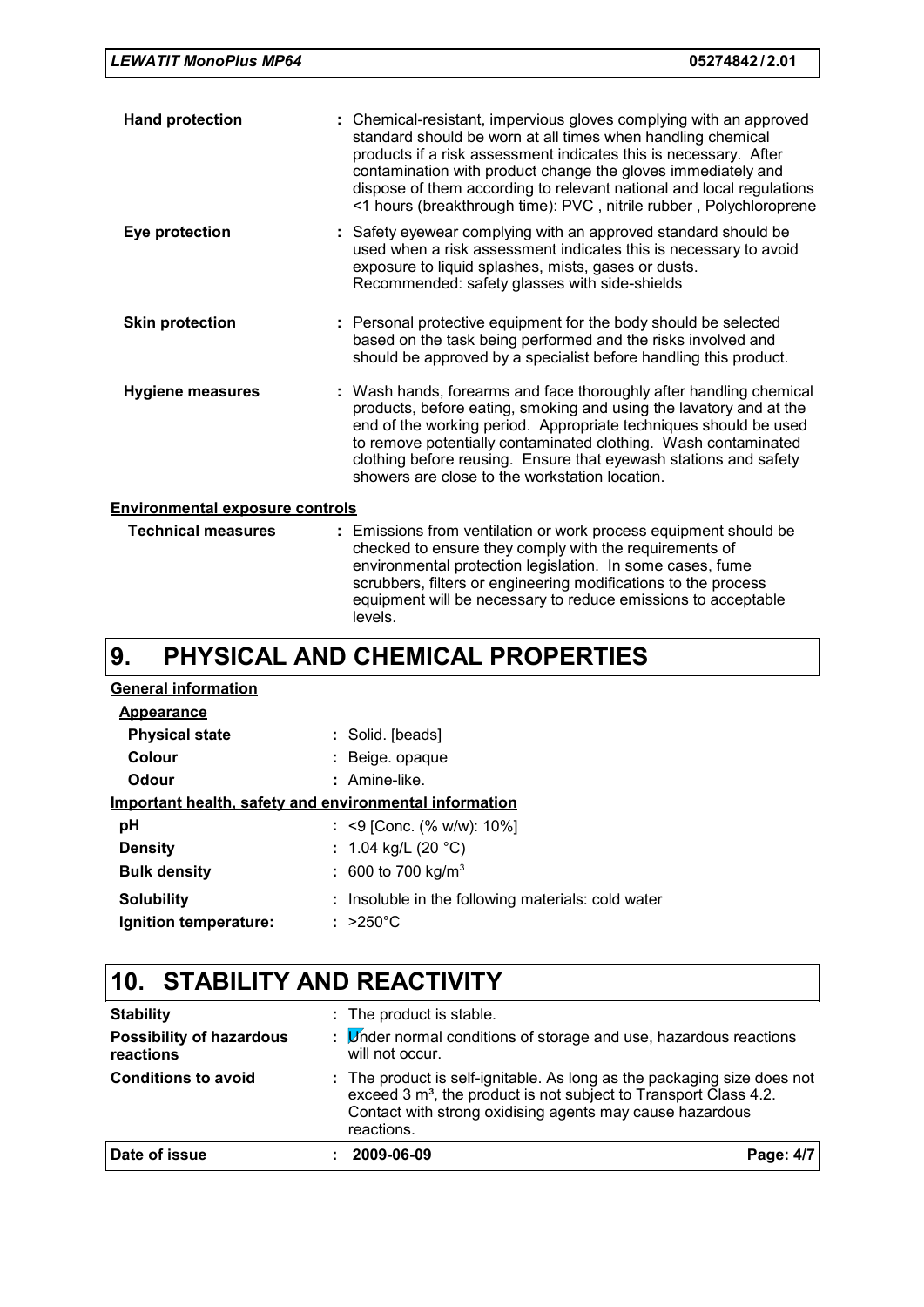**Hazardous decomposition products :** Under normal conditions of storage and use, hazardous decomposition products should not be produced.

### **11. TOXICOLOGICAL INFORMATION**

| <b>Acute toxicity</b>                 |                   |                |                |                                                          |      |
|---------------------------------------|-------------------|----------------|----------------|----------------------------------------------------------|------|
| <b>Product/ingredient</b><br>name     | <b>Result</b>     | <b>Species</b> | <b>Dose</b>    | <b>Exposure</b>                                          | Test |
| <b>LEWATIT MonoPlus</b><br>MP64       | *<br>LD50<br>Oral | Rat            | >2000<br>mg/kg |                                                          |      |
| *Test results on an analogous product |                   |                |                |                                                          |      |
| <b>Irritation/Corrosion</b>           |                   |                |                |                                                          |      |
| <b>Skin</b>                           |                   |                |                | : Non-irritating . Test results on an analogous product. |      |
| <b>Eyes</b>                           |                   |                |                | : Non-irritating . Test results on an analogous product. |      |

### **12. ECOLOGICAL INFORMATION**

#### **Remarks :**

The product is insoluble in water. Therefore, ecological tests have not been conducted.

### **13. DISPOSAL CONSIDERATIONS**

Within the present knowledge of the supplier, this product is not **Hazardous waste : Methods of disposal :** Examine possibilities for re-utilisation. Product residues and uncleaned empty containers should be packaged, sealed, labelled, and disposed of or recycled according to relevant national and local regulations. Where large quantities are concerned, consult the supplier. When uncleaned empty containers are passed on, the recipient must be warned of any possible hazard that may be caused by residues. For disposal within the EC, the appropriate code according to the European Waste List (EWL) should be used. It is among the tasks of the polluter to assign the waste to waste codes specific to industrial sectors and processes according to the European Waste List (EWL).

regarded as hazardous waste, as defined by EU Directive 91/689/EEC.